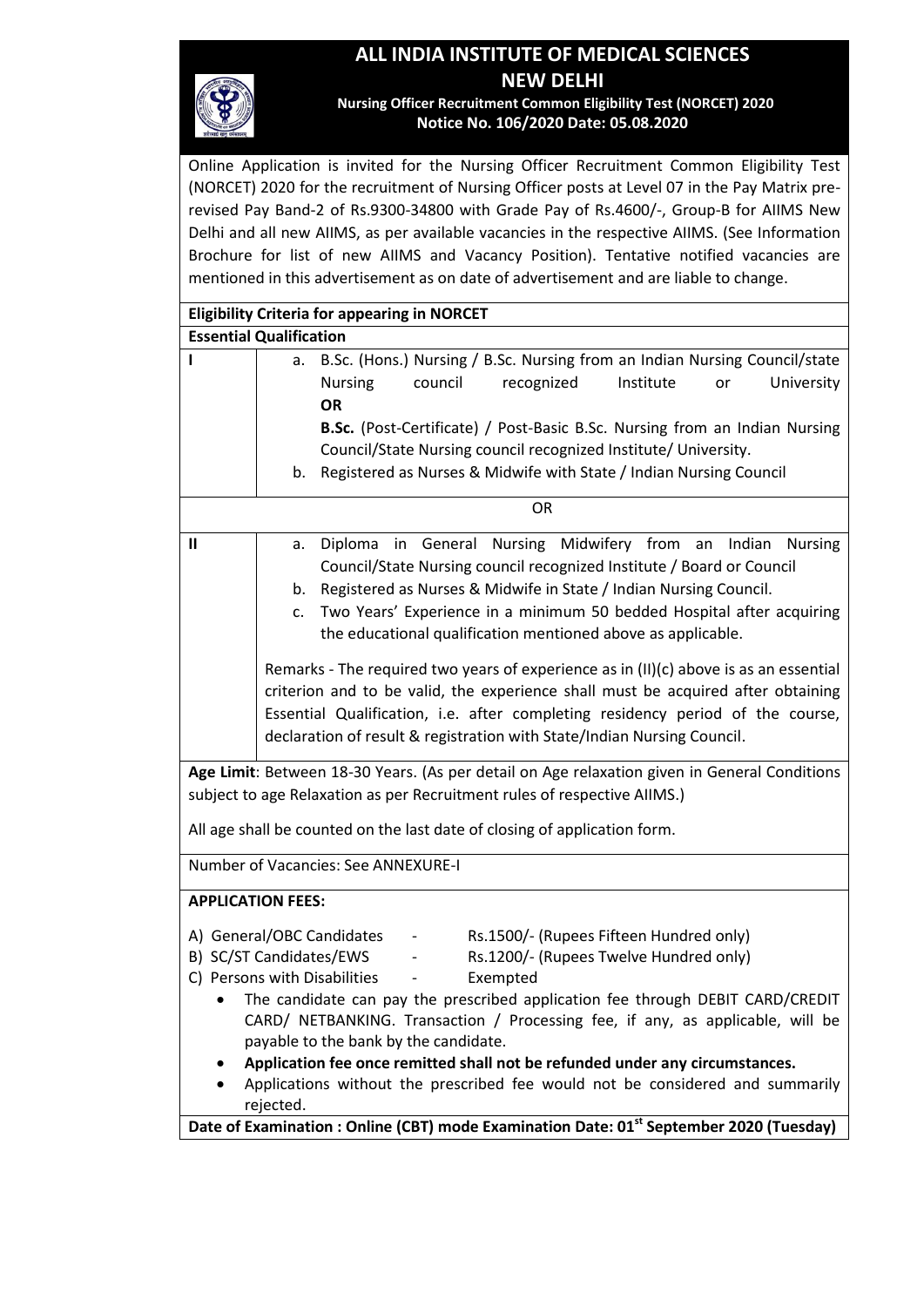# **GENERAL CONDITIONS**

- **1.** The posts carry usual allowance as admissible to Central Government Servant of similar status stationed at respective cities of respective AIIMS.
- **2.** The aspiring applicants satisfying the eligibility criteria in all respect can submit their application only through **ON-LINE** mode. The On-line applications can be done through AIIMS web site [www.aiimsexams.orgf](http://www.aiimsexams.org/)rom **05.08.2020 to 18.08.2020 up to5:00 P.M.** No documents including the Registration Slip of on-line application form are required to be sent in Physical form. **However, all the applicants are advised to keep a copy of registration slip with them, along with proof of payment for their record.**
- **3.** The On-line portal for application will be closed by **05:00 PM on 18.08.2020**. The candidature of such applicants who fail to complete the online application by the stipulated date and time will not be considered and rejected. No correspondence in this regard will be entertained.
- **4.** Those applying in response to this advertisement should satisfy themselves regarding their eligibility for the post applied for. They must be fulfilling all the eligibility criteria as on the closing date of online submission of applications, failing which their application will be summarily rejected. Required educational qualification/ experience should be completed on or before last date of online submission of application. In case of educational qualification, the candidate should have completed residency period for the desired educational qualification including internship on or before last date of online submission of application. Likewise, candidate must have completed duration of desired experience on or before cut-off date i.e last date of submission of online application. Recruitment Rules of respective AIIMS will be applicable for selection and based on merit as per NORCET Score.
- **5. The candidate must ensure that images of the photo, signature and thumb impression should be as per the Guidelines mentioned in the 'Upload Image Instructions' given in the General links and are clearly visible in preview at the time of filling of application in online mode.** If photo/signature/thumb impression image is not as per instructions given in the **'Upload Image Instructions'** in that case, your application will be rejected. Due diligence and care should be taken while uploading images of photo, signature and thumb impression.
- **6. AGE RELAXATION:**
- a. Cut-off date to determine eligibility in terms of age of candidates will be the last date of Online submission of applications i.e. 18.08.2020.
- b. SC/ST/OBC/PWBD candidates who opt to apply for unreserved vacancies will not be eligible for age relaxation or relaxation in cut off marks which are otherwise allowed to those belonging to these categories. Further, reserve category candidates (SC/ST/OBC/PWBD) who become eligible by virtue of age relaxation applicable in their case, will be consider only for reserved seats of the category to which they belong even if they have the merit to be considered otherwise for UR.

| S.No. | Category     | Age Relaxation permissible beyond the Upper age limit<br>beyond 30 years.                                              |
|-------|--------------|------------------------------------------------------------------------------------------------------------------------|
| 1.    | SC/ST        | 5 years                                                                                                                |
| 2.    | <b>OBC</b>   | 3 years                                                                                                                |
| 3.    | <b>PWBD</b>  | 10 years, subject to the condition that maximum age of the<br>applicant on the crucial date shall not exceed 56 years. |
| 4.    | $PWBD + OBC$ | 13 years, subject to the condition that maximum age of the<br>applicant on the crucial date shall not exceed 56 years. |
| 5.    | PWBD + SC/ST | 15 years, subject to the condition that maximum age of the                                                             |

c. Age relaxation is permissible to various applicants is as under:-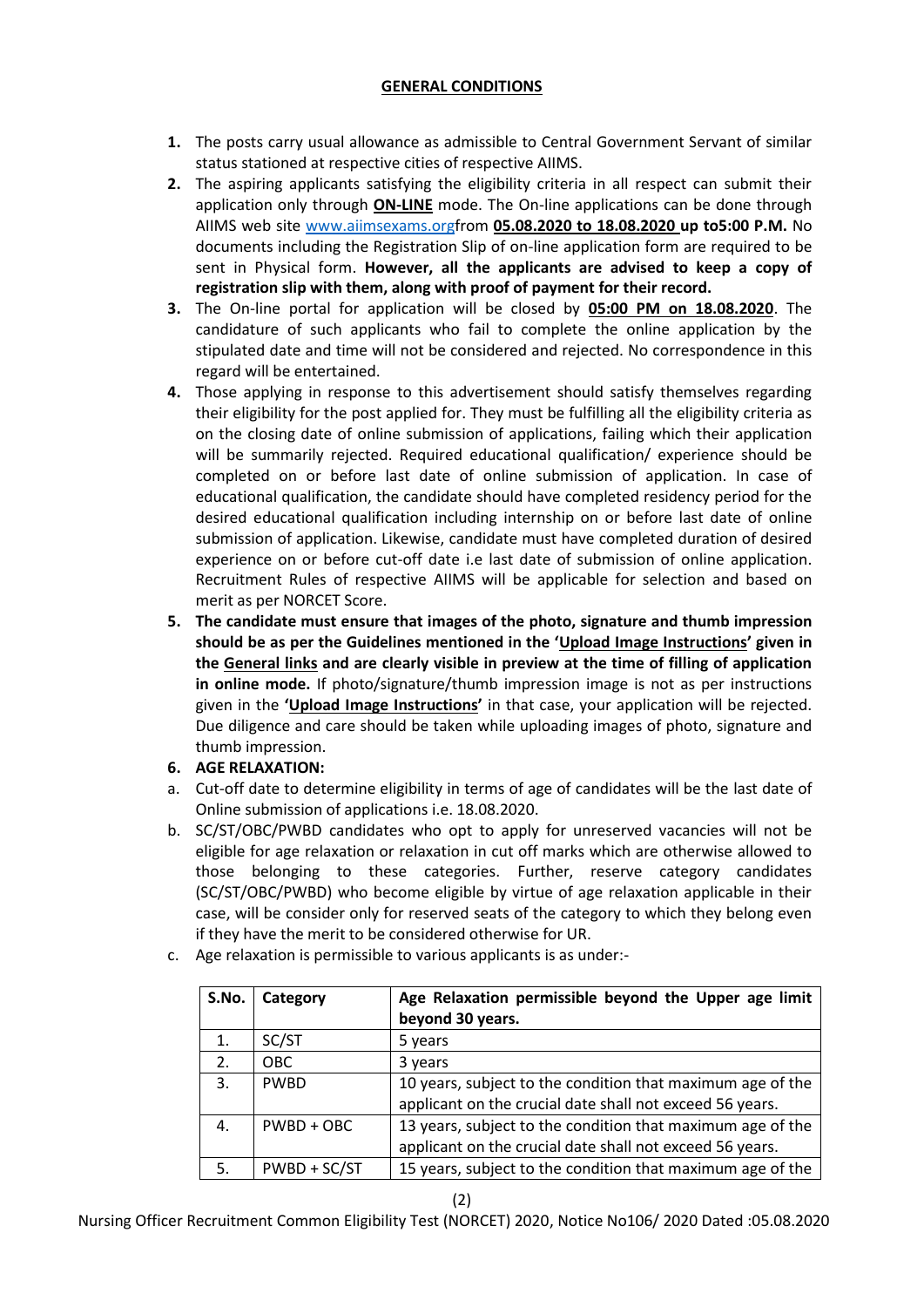|    |                                                      | applicant on the crucial date shall not exceed 56 years. |                 |  |  |  |
|----|------------------------------------------------------|----------------------------------------------------------|-----------------|--|--|--|
| 6. | Servicemen<br>Ex                                     | 5 years (See Annexure-II for detail)                     |                 |  |  |  |
|    | and                                                  |                                                          |                 |  |  |  |
|    | commissioned                                         |                                                          |                 |  |  |  |
|    | <b>Officers</b>                                      |                                                          |                 |  |  |  |
|    | including                                            |                                                          |                 |  |  |  |
|    | ECO/SSCOs                                            |                                                          |                 |  |  |  |
| 7. | Central Govt. Civilian Employees - for Group B posts |                                                          |                 |  |  |  |
|    | 1)<br>Central                                        | Govt.<br>Civilian<br>Employees                           | 5 years         |  |  |  |
|    | (General/Unreserved)                                 | who<br>have                                              |                 |  |  |  |
|    | renderednot less than 3 years regular and            |                                                          |                 |  |  |  |
|    |                                                      | continuous service as on closing date for                |                 |  |  |  |
|    |                                                      | receipt for online submission of application             |                 |  |  |  |
|    | 2)                                                   | Central Govt. Civilian Employees (OBC))                  | $8(5+3)$ years  |  |  |  |
|    |                                                      | who have rendered not less than 3 years                  |                 |  |  |  |
|    |                                                      | regular and continuous service as on                     |                 |  |  |  |
|    |                                                      | closing date for online submission of                    |                 |  |  |  |
|    | application.                                         |                                                          |                 |  |  |  |
|    | 3)                                                   | Central Govt. Civilian Employees (SC/ST)                 | $10(5+5)$ years |  |  |  |
|    |                                                      | who have rendered not less than 3 years                  |                 |  |  |  |
|    |                                                      | regular and continuous service as on                     |                 |  |  |  |
|    |                                                      | closing date for online submission of                    |                 |  |  |  |
|    | application.                                         |                                                          |                 |  |  |  |

Note : For AIIMS regular employees, the age relaxation will be applicable as per Central Govt. Rules. Those who wish to be considered for this relaxation should opt for this option while applying for the post. Failure to do so will make them ineligible for this relaxation.

## **7. Caste/Category Certificates**

- (i) Candidates applying under any of the reserved category viz. SC/ST/OBC will be considered subject to submission of valid Caste certificate on a prescribed format issued by the competent authority. The vacancies are being advertised in financial year 2020-2021, therefore, valid NCL-OBC certificate issued during the period from 1.4.2020 to 31.3.2021 will be considered valid. Candidature who have NCL-OBC certificate issued before or after this period (i.e 1.4.2020 to 31.3.2021), will not be considered valid for this advertisement. Candidates applying under OBC category must produce the valid caste certificate in the format provided by the DoP&T vide O.M. No. 36036/2/2013-Estt. (Res.) dated 30.05.2014 and further clarification issued by DoP&T OM No. 36036/2/2013-Estt(Res-I) dated 31.03.2016. Certificate must be valid for employment in Central Government Institutions. OBC candidate's eligibility will be based on Castes borne in the Central List of Govt. of India. Their Sub-caste should also match with the entries in Central List of OBC, failing which their candidature as OBC candidate will not be considered. They will however be treated as UR candidate. The OBC certificate should clearly show that the applicant does not belong to the Creamy Layer.
- (ii) The vacancies advertised under EWS Category are as per the instructions issued by DoPT, Ministry of Personnel, Public Grievances & Pension, Govt. of India, vide OM. No. 36039/1/2019-Estt (Res), dated 31.01.2019. Application under EWS category will be considered subject to submission of Income and Assets certificate on a prescribed format issued by the competent authority and subject to verification of genuinity of the certificate by the issuing authority. As per DoP&T OM No. 36039/1/2019-Estt (Res), dated 31.01.2019, the crucial date for submitting income and asset certificate by the candidate is the closing date for receipt of application for the post, except in cases where date is fixed otherwise. Therefore, a valid EWS certificate will be the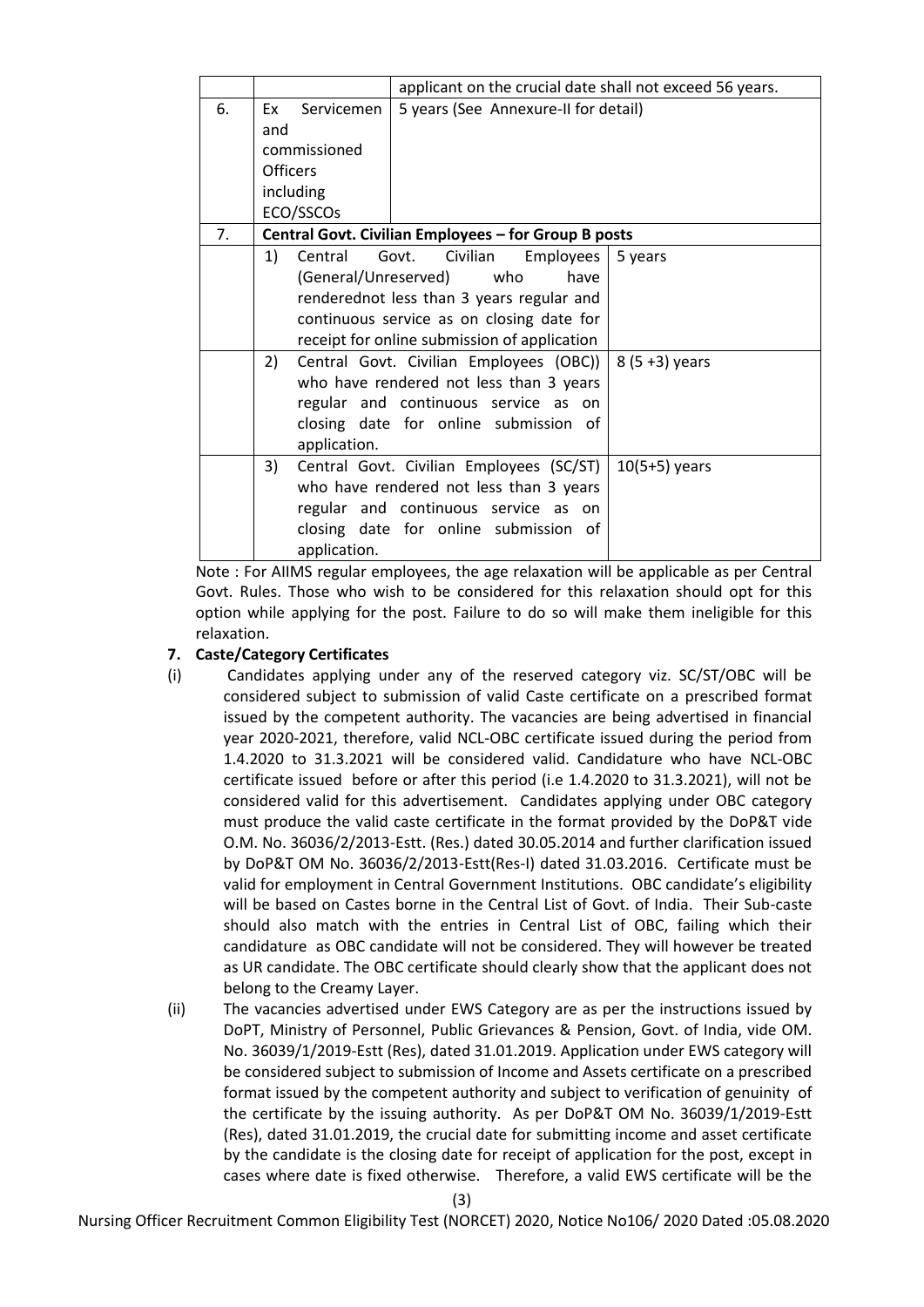one which has been issued by the competent authority, as prescribed by the GOI/DOPT, on or before the last date of submission of online application i.e.**18.08.2020**. Candidates who fail to produce valid EWS certificate will not be considered for reservation under this category. They will however, be considered for UR category. Therefore, EWS candidate must ensure that they have a valid EWS certificate on or before the last date of submission of application.

(iii) For Persons with Disability, Disability Certificate issued by duly constituted and authorized Medical Board in the proforma prescribed by the Department of Personnel & Training Vide O.M. No. 36035/3/2004-Estt. (Res. ) dated 29.12.2005. As the "Rights of Persons with Disabilities Act, 2016" has come into force with effect from 19.04.2017, and beside OH, HH and VH categories, new category of disabilities such as Autism, Dwarfism, Acid Attack victims, Muscular Dystrophy, Intellectual Disability, Specific Learning Disability, Mental Illness and Multiple Disabilities, etc have been included. The post of Nursing officer is identified for **OL, AAV, Dw and LC (OL)** category, that the candidates with such disabilities may apply for the post identified under PWBD quota and mentioned against such posts. Please see the respective section 22 in General Conditions for detail.

Abbreviations of above categories are as under:-

LD= Locomotor Disabilities : OL=One Leg, LC(OL)= Leprosy Cured(One Leg),

Dw= Dwarfism, AAV=Acid Attack Victims (Category (c))

### **See ANNEXURE-III for important guidelines**

- **8.** The detailed information viz. (date of uploading of Status of application, date of uploading of Admit card etc.) related to conduct of Examination and its result will be uploaded under Scheme of Examination by the Examination Section, AIIMS, New Delhi in due course of time in the website [www.aiimsexams.org.](http://www.aiimsexams.org/) Candidates are advised to download their Admit Card from AIIMS web site [www.aiimsexams.orga](http://www.aiimsexams.org/)s no admit card will be sent by post.
- **9.** The candidates are advised to bring Admit Card downloaded from AIIMS website at the time of Online (CBT) mode Examination and hand over the same to the Invigilator after completing the Examination, failing which their candidature/performance in the Online (CBT) mode Examination will not be considered.
- **10.** The original certificates/documents of qualified candidates will be verified by respective AIIMS for which dates will be notified by respective AIIMS. On the basis of Online (CBT) mode Examination, the provisionally qualified candidates will be required to produce original certificates as given below along with one photocopy of all these documents which are, duly attested/self attested. Document required are : (i) Copy of downloaded Registration Slip of on-line application form. (ii) Copy of downloaded Admit Card. (iii) Certificate showing the Date of Birth. (iv) Caste certificate/Income & Asset Certificate as applicable if applied under SC/ST/OBC/EWS category issued by the competent authority. (v) Disability Certificate, if applied under PWBD category. (vi) Certificate from competent authority in case where age relaxation has been sought for the basis other than caste/PWBD(vii) 'No Objection Certificate' if in regular employment. (viii) Education qualification (ix) INC/State Nursing Council registration (x) Experience certificate, if any (xi) Any other certificate as required to submit.
- **11.** Those who are in employment with state/Central Govt/PSU, must submit a **"NO OBJECTION CERTIFICATE"** from the employer at the time of verification of documents or as asked to upload. Failure to submit/upload NOC by due date will lead to cancellation of candidature.
- **12.** Canvassing in any form will be a disqualification**.**
- **13.** After selection on any advertised posts place of posting will be subject matter of respective AIIMS as per applicable rule in respective AIIMS.
- **14. Any dispute in regard to any matter referred to herein shall be subject to the jurisdiction of Delhi Courts only.**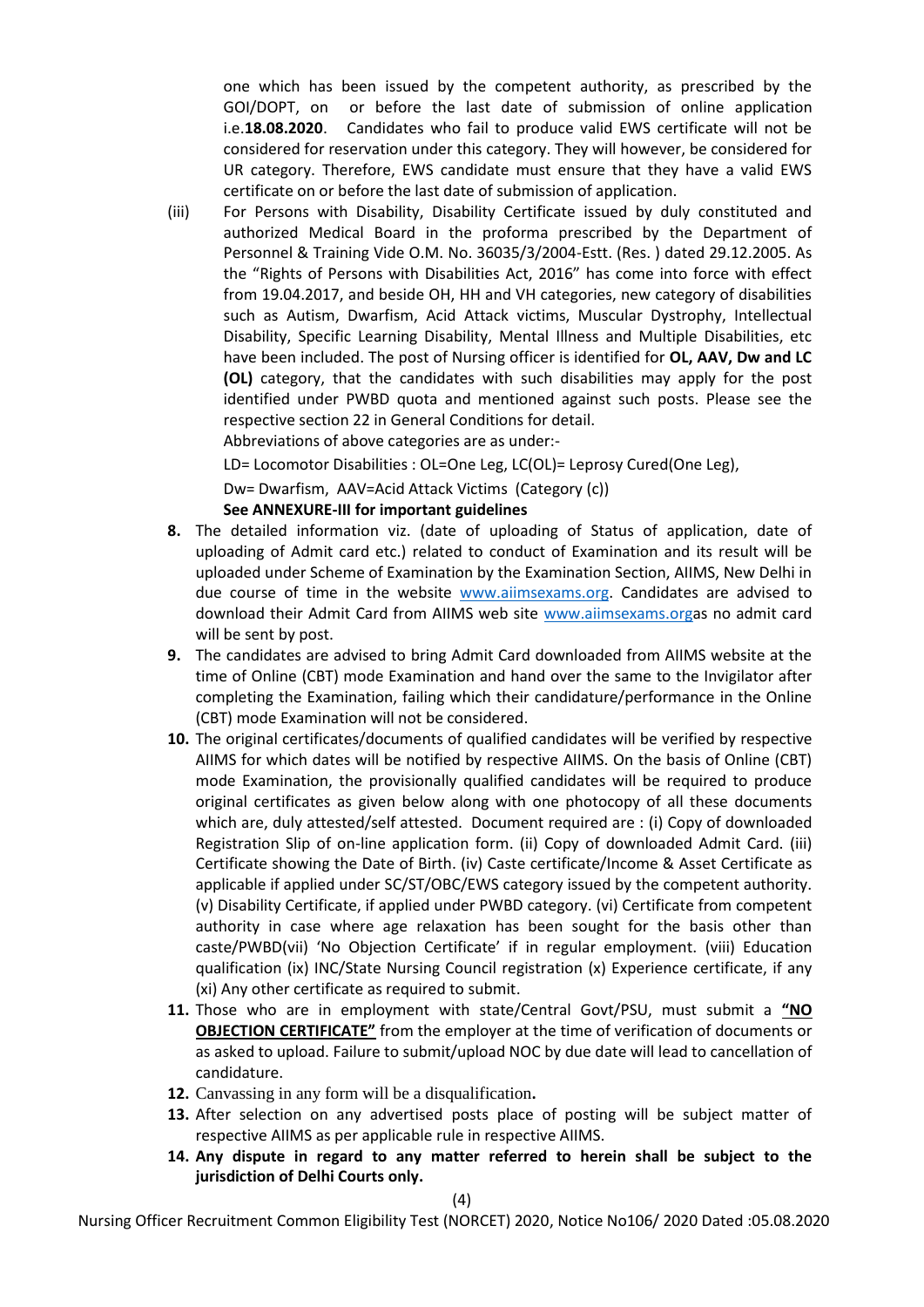**15.** In anticipation of the huge number of applicants, scrutiny of the eligibility criteria etc. may not be undertaken at the time of Recruitment Examination. Therefore, the applications shall be accepted provisionally. The candidates are advised to go through the requirements of educational qualification, age etc. and satisfy themselves that they are eligible as per recruitment rules of respective Institute, before applying. Candidature will be cancelled at any stage if any information or claim is not found substantiated including when the scrutiny of documents is undertaken by the concerned AIIMS.

Based on the declaration made by the candidate in their Online Registration form, they will be provisionally declared eligible to appear for Online (Computer Based Test)Recruitment Examination. However, a preliminary scrutiny will be made based on information provided in the application form before declaration of NORCET Score. All Selection will be made in order of merit as per NORCET Score in any AIIMS. Qualified/Selected candidates are subject to multi stage document verification in online/offline mode as prescribed including verification by respective AIIMS from original & others. If anyone is found not fulfilling the prescribed qualification / experience and any other eligibility criteria as per the advertisement/Recruitment Rules, at any stage of process, his/her candidature will be treated as cancelled without any further notice and seat will be forfeited.

# **16. Pattern & Scheme of Examination**

# **I. Scheme of Examination**

- a) The duration of the examination shall be 3 hrs. (180 minutes).
- b) 200 MCQs of 200 marks with four alternatives for each question. (180 MCQs related to subject, 20 MCQs related to General Knowledge & Aptitude)
- c) There will be negative marking of 1/3 marks for each wrong answer.
- d) The qualifying marks in Recruitment Examination will be 50% for UR/EWS, 45% for OBC and 40% for SC & ST.
- e) For PWBD additional 5% relaxation will be given irrespective of the category. Accordingly, qualifying marks for PWBD will be as follows UR/EWS-PWBD-45%, OBC-PWBD-40% and SC/ST-PWBD-35%). As per DOPT office memorandum No. No.36035/02/2017-Estt (Res) dated 15.01.2018 same relaxed standard should be applied for all the candidates with Benchmark Disabilities whether they belong to Unreserved/SC/ST/OBC. No further relaxation of standards will be considered or admissible in favour of any candidate from any category whatsoever.

## **II. Resolution of Tie Cases**

In cases where more than one candidate secures equal MARKS, tie will be resolved

(i) First by using date of birth with older candidates placed higher

(ii) If not resolved by (i), by number of wrong answers / negative marks will be used wherein those with less wrong answers / negative marks will be placed higher. Merit will be reflected accordingly in NORCET Score.

# **III. Syllabus**

The syllabus will be in accordance with education qualification and experience as mentioned in the Eligibility Section/Advertisement.

**17. GUIDELINES/INSTRUCTIONS TO FILL APPLICATION FORM**:- See the Help Manual available online at [www.aiimsexams.org.](http://www.aiimsexams.org/)

For Contact detail see ANNEXURE-IV.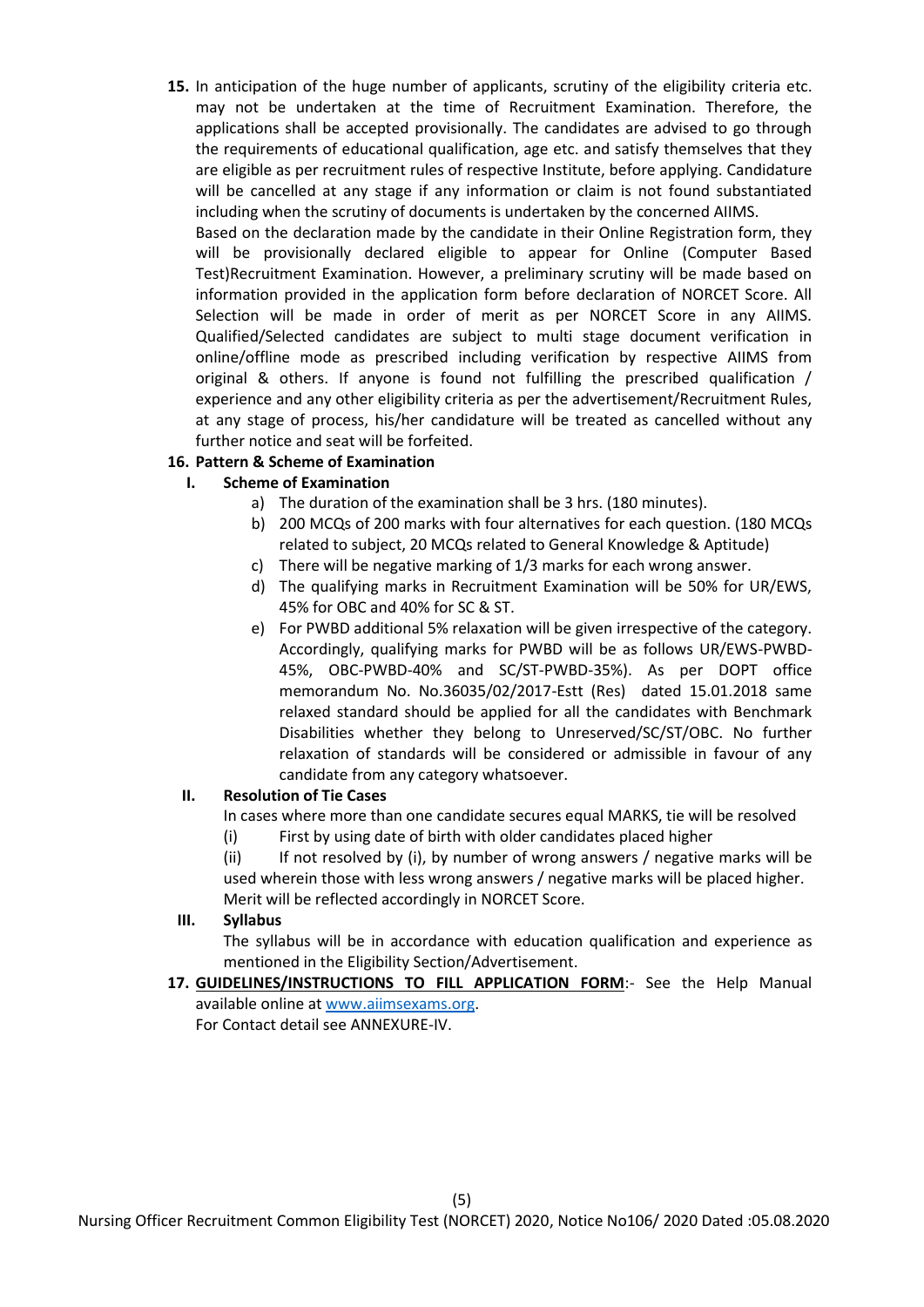#### **ANNEXURE-I**

|                |                          |           |            |                          |           |            |       | <b>Total</b> |
|----------------|--------------------------|-----------|------------|--------------------------|-----------|------------|-------|--------------|
| S.N.           | Name of the Institution  | <b>UR</b> | <b>OBC</b> | <b>SC</b>                | <b>ST</b> | <b>EWS</b> | PWBD# | <b>Post</b>  |
| 1              | <b>AIIMS New Delhi</b>   | 270       | 154        | 79                       | 35        | 59         | 67#   | 597          |
| $\overline{2}$ | AIIMS Bathinda           |           |            |                          |           |            |       |              |
| 3              | <b>AIIMS Bhopal</b>      |           |            | $\overline{\phantom{0}}$ |           |            |       |              |
| 4              | <b>AIIMS Bhubaneswar</b> | 243       | 162        | 90                       | 45        | 60         | 24#   | 600          |
| 5              | AllMS Deogarh            | 62        | 40         | 22                       | 11        | 15         | ##    | 150          |
| 6              | AllMS Gorakhpur          | 41        | 27         | 15                       | 7         | 10         | ##    | 100          |
| 7              | AllMS Jodhpur            | 71        | 48         | 26                       | 13        | 18         | ##    | 176          |
| 8              | AIIMS Kalyani            | 243       | 162        | 90                       | 45        | 60         | 24#   | 600          |
| 9              | AllMS Mangalagiri        | 58        | 36         | 19                       | 12        | 15         | ##    | 140          |
| 10             | <b>AIIMS Nagpur</b>      | 41        | 27         | 15                       | 7         | 10         |       | 100          |
| 11             | <b>AIIMS Patna</b>       | 81        | 54         | 30                       | 15        | 20         | ##    | 200          |
| 12             | AIIMS Rae Bareli         | 239       | 161        | 89                       | 45        | 60         |       | 594          |
| 13             | <b>AIIMS Raipur</b>      | 81        | 57         | 36                       | 19        | 53         | 10#   | 246          |
| 14             | <b>AIIMS Rishikesh</b>   | 44        | 38         | 112                      | 65        | 41         |       | 300          |
| 15             | AIIMS Telangana          |           |            | $\overline{\phantom{0}}$ |           |            |       |              |

Number of vacancies(s)\* and reservation for NORCET 2020

**\***The number of posts mentioned is tentative and are liable to change. It is possible that institutes not currently declaring vacancies may do so subsequently.

# PWBD included in total vacancies applied horizontally across different categories. Detail on number of seats reserved for PWBD will be provided later on where not mentioned.

## 4% of total seats reserved for PWBD applied horizontally across different categories.

Important: As per decision in 4<sup>th</sup> meeting of CIB held on 27<sup>th</sup> July 2019, 80% Seats are reserved for Females and 20% for Males.

The NORCET score may be subsequently used by any of the AIIMSs for filling any of the vacancies for a period of one year.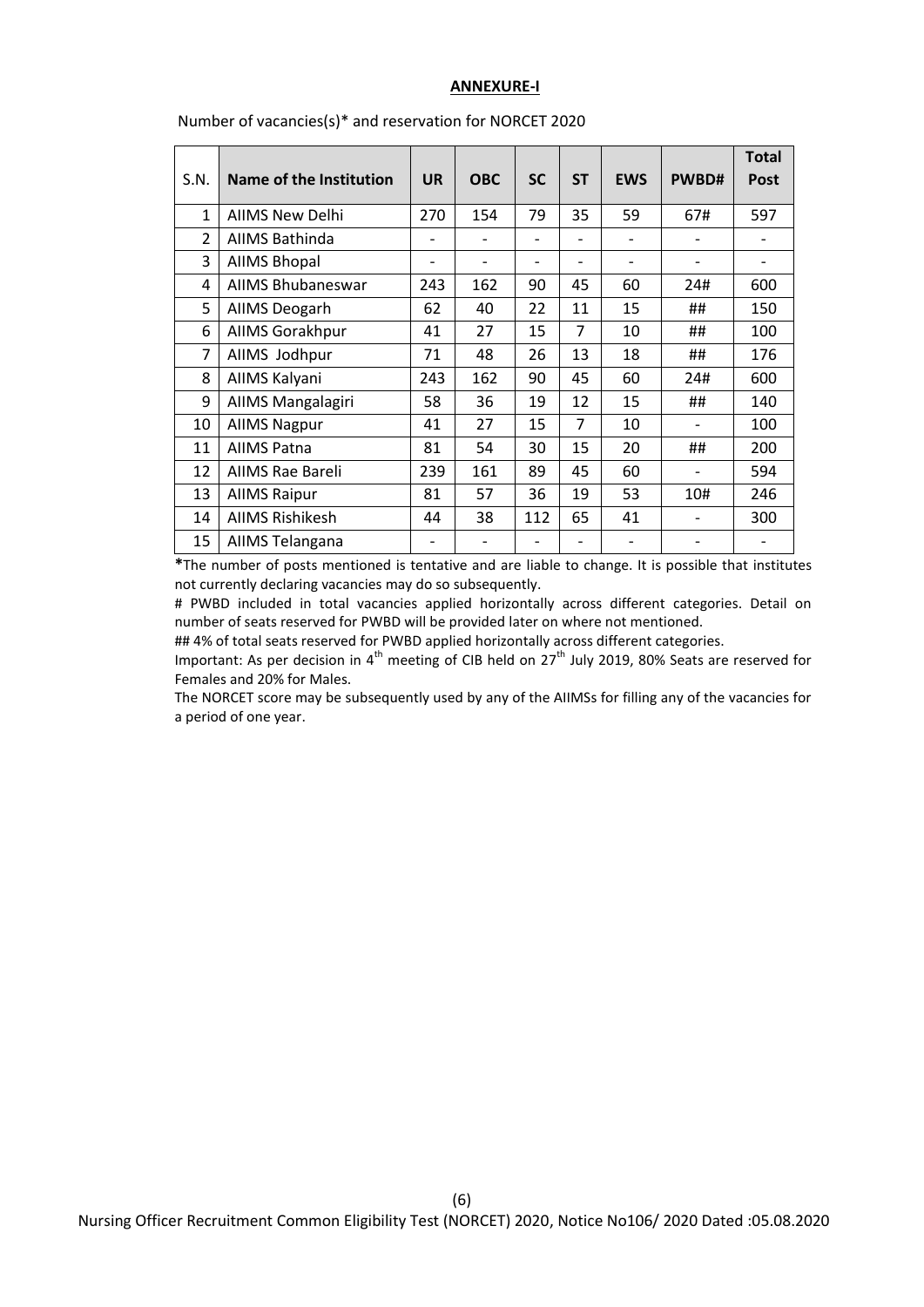### **ANNEXURE-II**

### **Age Relaxation for Ex. Serviceman category**

| <b>Ex-Servicemen</b><br>and Commission<br><b>Officers</b><br>including<br>ECOs/SSCOs | $\bullet$ | Five years subject to the condition that on the closing date<br>for receipt of applications the continuous service rendered<br>in the Armed Forces by an Ex-Serviceman is not less than six<br>months after attestation. This relaxation is also available to<br>ECOs/SSCOs who have completed their initial period of<br>assignment of five years of Military Service and whose<br>assignment has been extended beyond five years as on<br>closing date and in whose case the Ministry of Defence<br>issues certificates that they will be released within 3 months |  |  |  |
|--------------------------------------------------------------------------------------|-----------|----------------------------------------------------------------------------------------------------------------------------------------------------------------------------------------------------------------------------------------------------------------------------------------------------------------------------------------------------------------------------------------------------------------------------------------------------------------------------------------------------------------------------------------------------------------------|--|--|--|
|                                                                                      |           | on selection from the date of receipt of offer of<br>appointment.                                                                                                                                                                                                                                                                                                                                                                                                                                                                                                    |  |  |  |
|                                                                                      |           | NOTE: Ex Servicemen who have already secured regular<br>employment under theCentral Govt. in a Civil Post are<br>permitted the benefit of age relaxation as admissiblefor Ex-<br>Servicemen for securing another employment in any higher<br>post orservice under the Central Govt.                                                                                                                                                                                                                                                                                  |  |  |  |
|                                                                                      | $\bullet$ | In order to qualify for the concession as above, candidates<br>concerned would be required to produce a certificate that<br>they have been released from the Defence Forces. The<br>certificate for Ex-Servicemen and Commissioned Officers<br>including ECOs/SSCOs should be signed by the appropriate<br>authorities specified below and should also specify the<br>period of service in the Defence Forces:-                                                                                                                                                      |  |  |  |
|                                                                                      |           | (i) In case of Commissioned Officers including ECOs/SSCOs:                                                                                                                                                                                                                                                                                                                                                                                                                                                                                                           |  |  |  |
|                                                                                      |           | Directorate<br>of<br>Personnel<br>Services,<br>Army:<br>Army                                                                                                                                                                                                                                                                                                                                                                                                                                                                                                         |  |  |  |
|                                                                                      |           | Headquarters, New Delhi.<br>Directorate<br>Personnel<br>οf<br><b>Services</b><br>Naval<br>Navy:<br>Headquarters, New Delhi.<br>Air<br>Force:<br>Directorate<br>of Personnel Services,<br>Air<br>Headquarters, New Delhi.                                                                                                                                                                                                                                                                                                                                             |  |  |  |
|                                                                                      |           | (ii) In case of JCOs/ORs and equivalent of the Navy and Air                                                                                                                                                                                                                                                                                                                                                                                                                                                                                                          |  |  |  |
|                                                                                      |           | Forces:                                                                                                                                                                                                                                                                                                                                                                                                                                                                                                                                                              |  |  |  |
|                                                                                      |           | Army: By various Regimental Record Offices.                                                                                                                                                                                                                                                                                                                                                                                                                                                                                                                          |  |  |  |
|                                                                                      |           | Navy: Naval Records, Bombay.                                                                                                                                                                                                                                                                                                                                                                                                                                                                                                                                         |  |  |  |
|                                                                                      |           | Air Force: Air Force Records, New Delhi.                                                                                                                                                                                                                                                                                                                                                                                                                                                                                                                             |  |  |  |

**NOTE-I: The period of "Call up Service" of an Ex-Serviceman in the Armed Forces shall alsobe treated as service rendered in the Armed Forces for purpose of age relaxation, as per rules.** 

**NOTE-II:** For any serviceman of the three Armed Forces of the Union to be treated as Ex-Serviceman for the purpose of securing the benefits of reservation, he must have already acquired, at the time of submitting his/her application for the Post, the status of ex-serviceman and /or is in a position to establish his acquired entitlement by documentary evidence from the competent authority that he would complete specified term of engagement from the Armed Forces within the stipulated period of one year from the CLOSING DATE FOR RECEIPT OF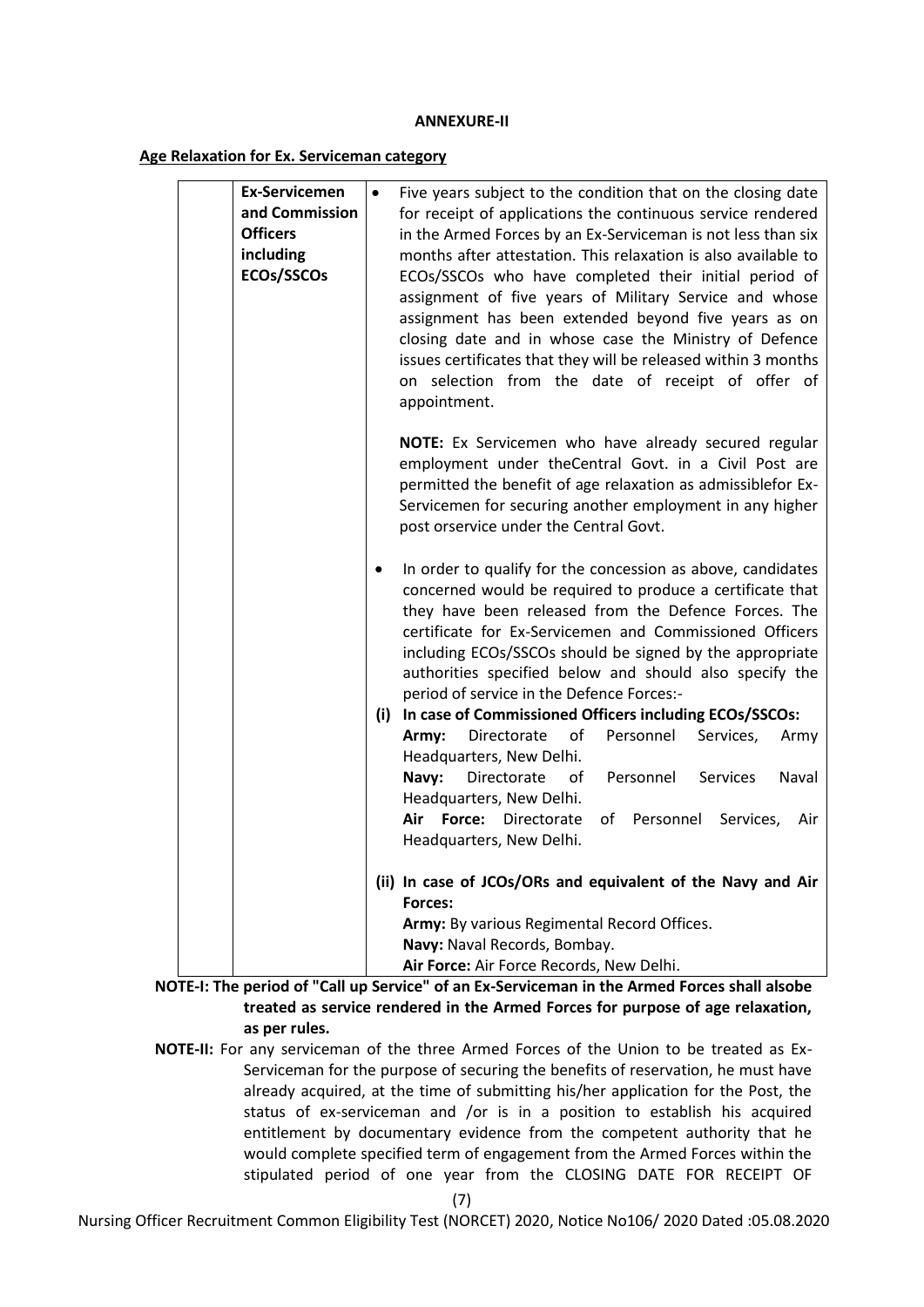APPLICATION or otherwise than by way of dismissal or discharge on account of misconduct or inefficiency.

- **EXPLANATION :** An 'ex-serviceman' means a person
	- (i) who 'has served in any rank whether as a combatant or noncombatant in the Regular Army, Navy and Air Force of the India Union, and

(a) who either has been retired or relieved or discharged from such service whether at his own request or being relieved by the employer after earning his or her pension; or

(b) who has been relieved from such service on medical grounds attributable to military service or circumstances beyond his control and awarded medical or other disability pension; or

(c) who has been released from such service as a result of reduction in establishment; or

- (ii) who has been released from such service after completing the specific period of engagement, other than at his own request, or by way of dismissal, or discharge on account of misconduct or inefficiency and has been given a gratuity; and includes personnel of the Territorial Army, namely, pension holders for continuous embodied service or broken spells of qualifying service; or
- (i) personnel of the Army Postal Service who are part of Regular Army and retired from the Army Postal Service without reversion to their parent service with pension, or are released from the Army Postal service on medical grounds attributable to or aggravated by military service or circumstance beyond their control and awarded medical or other disability pension; or
- (ii) Personnel, who were on deputation in Army Postal Service for more than six months prior to the 14th April, 1988; or
- (iii) Gallantry award winners of the Armed forces including personnel of Territorial Army; or
- (iv) Ex-recruits boarded out or relieved on medical ground and granted medical disability pension.
- **NOTE-III:** AGE CONCESSION IS NOT ADMISSIBLE TO SONS, DAUGHTERS AND DEPENDENTS OF EX-SERVICEMEN.
- **NOTE–IV:** A Matriculate Ex-Serviceman (includes an Ex-Serviceman, who has obtained the Indian Army Special Certificate of education or corresponding certificate in the Navy or the Air Force), who has put in not less than 15 years of service as on closing date for receipt of application with Armed Forces of the Union shall be considered eligible for appointment to the Group "C" posts being advertised through this examination. Thus, those Non-Graduate Ex-Servicemen who have not completed 15 years of service as on the closing date for receipt of application or would not complete 15 years of service within the time limit specified in Note-III are not eligible to apply for this examination.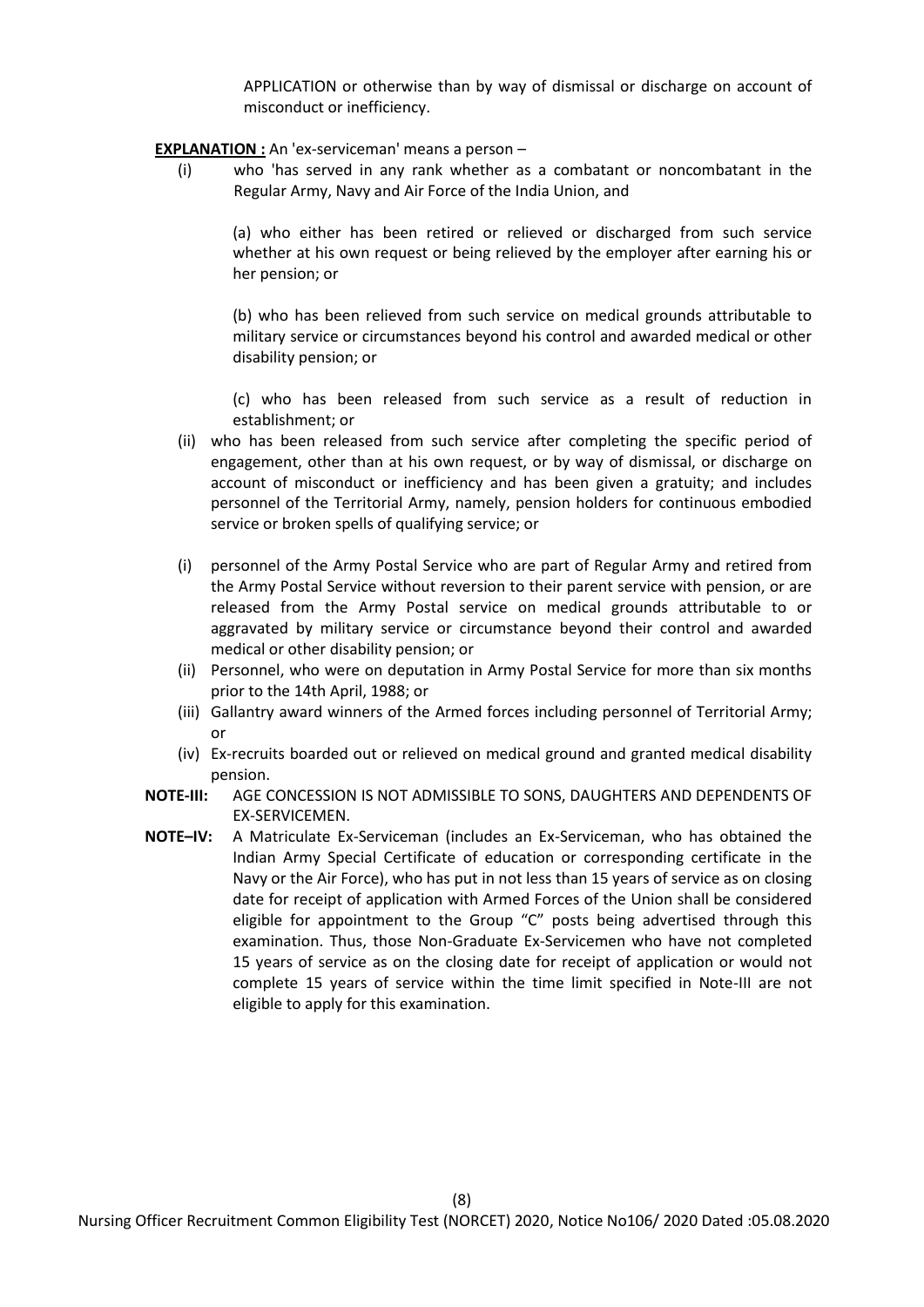## **Important Explanation for PWBD Candidate** :

 PWBD candidates with disabilities mentioned in Section 32 (1) of Rights of Persons with Disability Act, 2016, and as identified by the Institute for **OL, AAV Dw and LC (OL)** following reservation under PWBD are eligible to apply under this category provided they have benchmark disability of equal to or more than 40%.

Abbreviations of above categories are as under:-

LD= Locomotor Disabilities : OL=One Leg, LC(OL)= Leprosy Cured (One Leg), Dw= Dwarfism, AAV=Acid Attack Victims (Category (c))

Please see the Notice regarding identification of posts suitable for PWBD as per guidelines of Govt of India at URL [https://www.aiims.edu/images/pdf/notice/rectt-16-3-](https://www.aiims.edu/images/pdf/notice/rectt-16-3-20.pdf) [20.pdf.](https://www.aiims.edu/images/pdf/notice/rectt-16-3-20.pdf)

- As per Section 2(r) "person with benchmark disability" means a person with not less than forty per cent of a specified disability where specified disability has not been defined in measurable terms and includes a person with disability where specified disability has been defined in measurable terms, as certified by the certifying authority. Accordingly, for posts identified suitable for PWBD quota and as indicated against posts reserved for them, applicant should make sure that they are eligible and has desired/required disability certificate.
- After any candidate qualifies the interview/written examination/, such candidates will be subjected to medical examination by a board constituted by AIIMS to ascertain their suitability for the said post/job.
- As per DOPT office memorandum No. No.36035/02/2017-Estt (Res) dated 15.01.2018 Same relaxed standard should be applied for all the candidates with Benchmark Disabilities whether they belong to Unreserved/SC/ST/OBC/EWS. No further relaxation of standards will be considered or admissible in favour of any candidate from any category whatsoever.